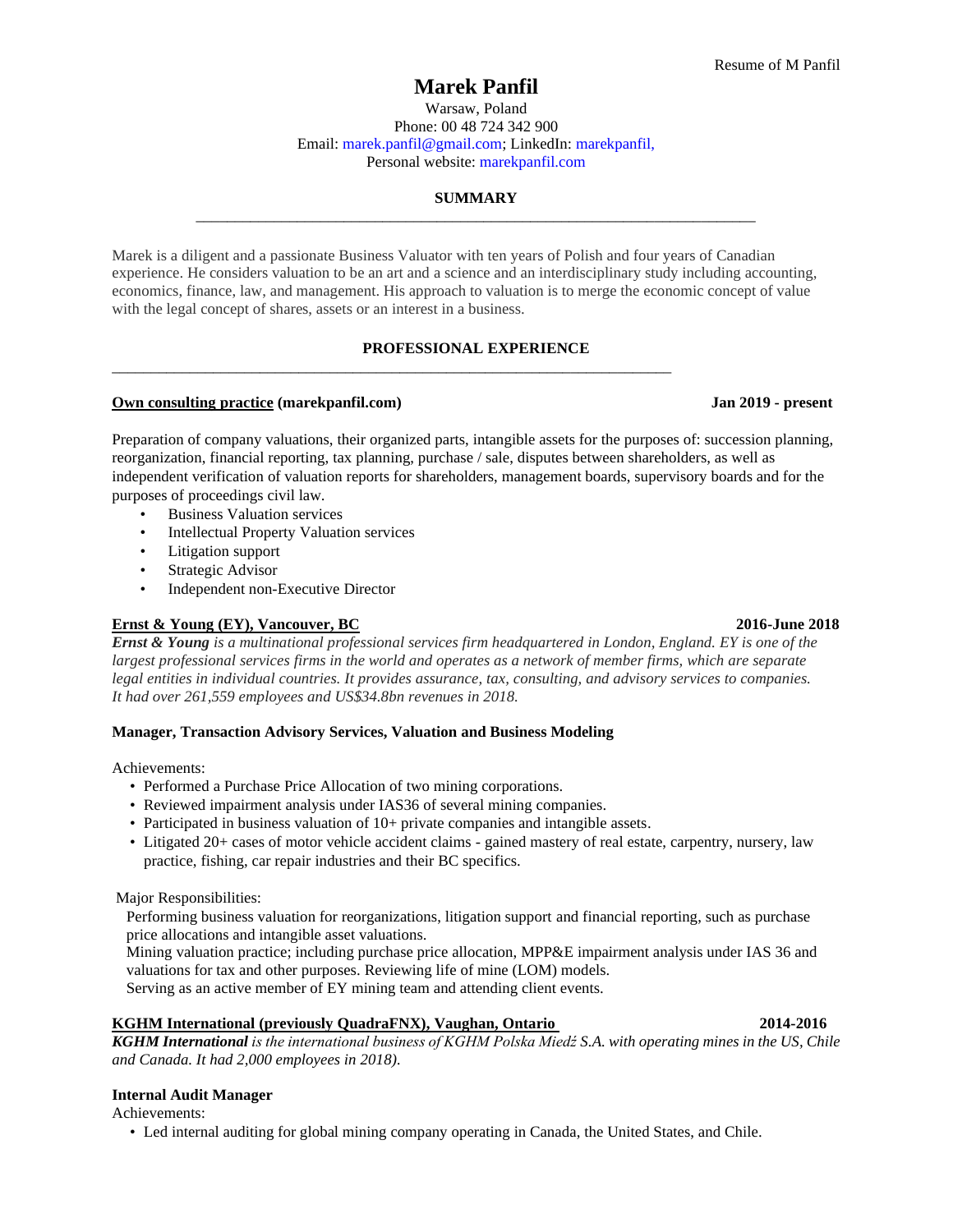- Collaborated with international teams to create comprehensive audit standards, policies, and procedures and improve process efficiency.
- Delivered over 180 practical recommendations on internal audit findings and internal control gaps to enhance mining projects, including: asset retirement obligation  $(ARO)$  and early closure estimate;  $s_{\text{tr}}^{\text{left}}$  improvement of procurement and inventory management policy, improvement of a mineral and surface titles management process and project control process in two mining development assets, improvement of payroll and HR policies and processes.

Major Responsibilities:

Evaluating the internal controls for the National Instrument 52-109.

Coordinating and working directly with site mine managers, external auditors and consultants to execute any internal control gaps.

Presenting findings and control deficiencies to management and mine / project managers.

Preparing of written reports and presentations to management and the Audit Committee.

Coordinating and conduct follow-up reviews to ensure timely remediation of control gaps.

Maintaining effective working relationships with mine site management and staff.

Participating in cyclical meetings with the Risk and Compliance Department and the Audit Committee.

# **KGHM Polska Miedź SA, Lubin, Poland 2008-2012, 2013-2014**

**KGHM Polska Miedź SA,** commonly known as **KGHM**, is the leading top 10 world copper producer and top 3 world silver producer with integrated mining operations in Poland, Chile, the US and Canada. It is publicly traded *and had 34,000 employees and EUR4.8bn revenues in 2018.*

# **Chairman of the Audit Committee/Non-Executive Director**

Achievements:

- Initiated the company's Corporate Risk Management Department.
- Co-approved the biggest (so far) M&A transaction made by company located in Poland (US\$3bn) takeover of Quadra FNX in 2012;
- Co-approved two telecom divestments: Polkomtel: US\$650M (25%) and Dialog: US\$225M (100%) in 2011.

Major Responsibilities:

Managing overall process of financial reporting and evaluation.

Researching, then providing recommendations on initiatives to increase shareholder value.

Collaborating with the CEO, CFO, and department heads, including Internal Audit and Corporate Control and Corporate Risk Management.

Conducting auditing, risk management, and corporate governance meetings.

Reviewing and approving annual internal audit plans.

Engaging in the selection process of C-suite executives and audit firm.

Tracking internal corporate audit, controls, and risk management for efficiency and accuracy.

# **A.T. Kearney, Warsaw, Poland November 2005-Dec** 2005

*A.T. Kearney is an American global management consulting firm that focuses on strategic and operational CEOagenda issues facing businesses, governments and institutions around the globe. A.T. Kearney had US\$1.3bn and employed 3,600 people in 40 countries in 2018* 

## **Senior Management Consultant**

Achievements:

• Provided strategic advisory for a large investment fund and assets management companies in Poland.

Major Responsibilities:

Collaborating with the CEOs, and department heads.

# **Pont Corporation, Warsaw, Poland 1997-2003**

*Pont Corporation is a consulting company with a location based in Warsaw, Poland.*

## **Financial Analyst/Senior Analyst**

Achievements: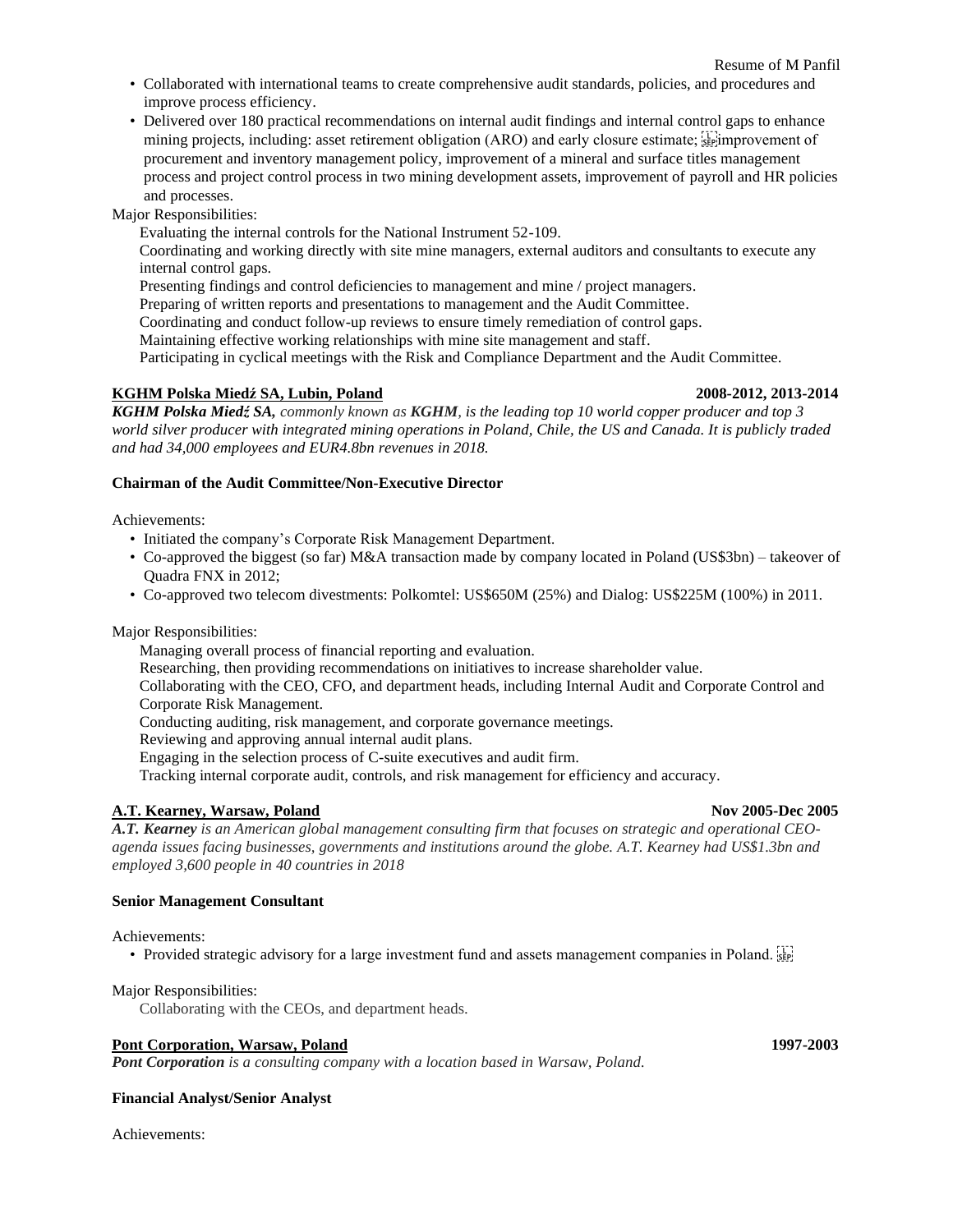**Kozminski University / Akademia Leona Koźmińskiego, Warsaw, Poland Oct 2018 - present**

- Valuation for the purpose of acquisition: Heat and Power Plant Corporation (US\$100M), Windows and Doors Manufacturer (US\$50M), Software Company (US\$10M).
- Feasibility Studies of several Heat and Power Plant Corporations in Poland.
- Valuation of intangible assets such as know-how, logo, broadband internet patent, brand.

Major Responsibilities:

Providing strategic and financial advisory for medium sized companies (Energy, Construction, Metallurgy). Co-authoring many strategic business plans, feasibility studies, and business valuations reports. Building financial models and conducting market research.

### **ACADEMIC LEADERSHIP**

\_\_\_\_\_\_\_\_\_\_\_\_\_\_\_\_\_\_\_\_\_\_\_\_\_\_\_\_\_\_\_\_\_\_\_\_\_\_\_\_\_\_\_\_\_\_\_\_\_\_\_\_\_\_\_\_\_\_\_\_\_\_\_\_\_\_\_\_\_\_\_\_

| Kozminski University / Akademia Leona Koźmińskiego, Warsaw, Poland |  |
|--------------------------------------------------------------------|--|
|--------------------------------------------------------------------|--|

### **Assistant Professor, Department of Finance**

- Head of continuing studies Valuation  $\&$  Financial Modeling (168 hours program)
- Courses taught: Corporate Finance, Fundamental Analysis, Finance and Controlling of Projects, Entrepreneurial Finance and Venture Capital, Private Equity and Value Creation
- Co-organizer of Business Valuation Academy monthly meetings

### **VanWest College, Vancouver, BC**

| <b>Instructor of Corporate Finance course</b>       | Sept-Oct 2018 |
|-----------------------------------------------------|---------------|
| <b>SFU Beedie School of Business, Vancouver, BC</b> | 2017          |

### **Visiting Lecturer**

Facilitated EMBA course *Entrepreneurial Finance* for 30+ executives, based on a case study method.

### **SGH Warsaw School of Economics, Warsaw, Poland 1997-2014**

### **Director, Business Valuation Department,** 2013-2014

Fostered relationships with third-party institutions directly related to business valuations in Poland. Planned and launched the Business Valuation Forum at the Warsaw Stock Exchange. Established the Business Valuation Students' Club; tutored and mentored students.

# **Director, Executive Studies Business Valuation,** 2005-2014

Led *Business Valuation, Private Equity – Value Creation, and Financial Modeling with Excel* courses. Spearheaded monthly meeting of 600+ Business Valuation Alumni Club.

### **Assistant Professor of Finance, Institute of Value Based Management/Small Business Department**

Performed research and delivered lectures. Tutored 100+ Master dissertations. Maintained membership in the Academic Council for the President of the Warsaw Stock Exchange. Authored books and conference papers relating to business valuation, corporate and project finance.

### **Stern School of Business, New York University, Department of Finance 2012**

### **Visiting Scholar**

Participated in departmental activities and meetings, authored the book *Project Finance with Excel*.

### **IESE Business School, Barcelona, Spain 2010**

### **Visiting Scholar**

Attended the International Faculty Program. Learned how to write case studies and how to teach using a case study method.